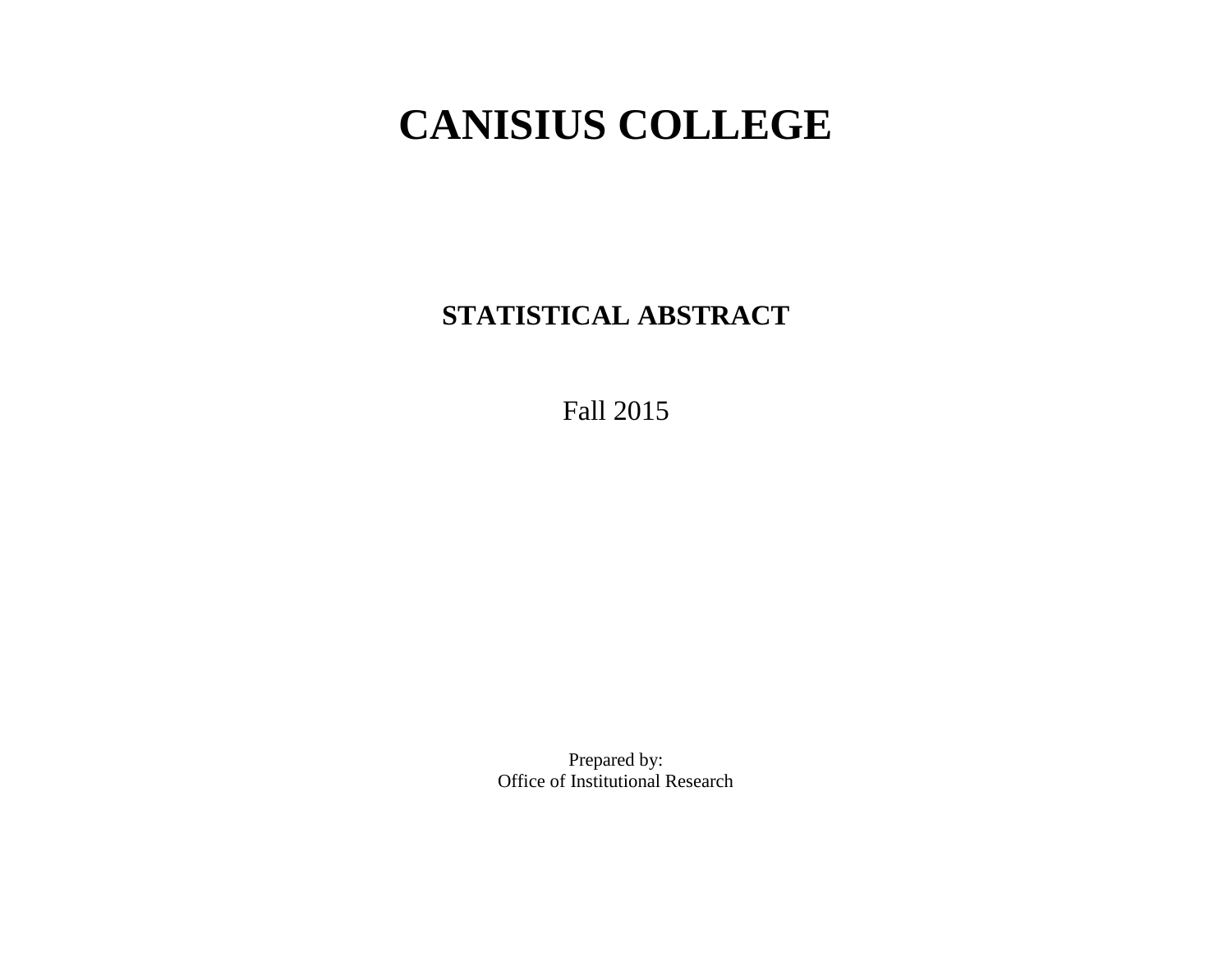# **Canisius College at a Glance**

|                                   | Undergrad. | <b>Graduate</b> | <b>Total</b> |
|-----------------------------------|------------|-----------------|--------------|
| Enrollment, Fall 2015             | 2671       | 1233            | 3904         |
| Enrollment, Fall 2014             | 2868       | 1313            | 4181         |
| Percent Change in Enrollment      | $-6.9%$    | $-6.1%$         | $-6.6%$      |
|                                   |            |                 |              |
| Number Full-time                  | 2538       | 500             | 3038         |
| Number Part-time                  | 133        | 733             | 866          |
|                                   |            |                 |              |
| Percent Full-time                 | 95.0%      | 40.6%           | 77.8%        |
| <b>Percent Part-time</b>          | 5.0%       | 59.4%           | 22.2%        |
|                                   |            |                 |              |
| Credit Hours Attempt. Fall 2015   | 39764      | 9027            | 48791        |
| Credit Hours Attempt. Fall 2014   | 42582      | 9712            | 52294        |
| Percent Change in CH Attempted    | $-6.6%$    | $-7.1%$         | $-6.7%$      |
|                                   |            |                 |              |
| FTE, Fall 2015                    | 2589       | 914             | 3503         |
| FTE, Fall 2014                    | 2774       | 978             | 3752         |
| Percent Change in FTE             | $-6.7%$    | $-6.5%$         | $-6.6%$      |
|                                   |            |                 |              |
| <b>Enrollment by College</b>      |            |                 |              |
| College of Arts and Sciences      | 1454       | 64              | 1518         |
| School of Education & Human Serv. | 363        | 874             | 1237         |
| Wehle School of Business          | 756        | 293             | 1049         |
| No College Designated             | 98         | $\mathfrak{D}$  | 100          |
|                                   |            |                 |              |
|                                   |            |                 |              |
| <b>Enrollment by Gender</b>       |            |                 |              |
| <b>Percent Male</b>               | 46.5%      | 39.1%           | 44.2%        |
| <b>Percent Female</b>             | 53.5%      | 60.9%           | 55.8%        |
|                                   |            |                 |              |
| <b>Average Age</b>                | 20.4       | 29.3            | 23.2         |
| <b>Enrollment by Residence</b>    |            |                 |              |
| On-campus Resident                | 1193       | 22              | 1215         |
| <b>Percent Resident</b>           | 44.7%      | 1.8%            | 31.1%        |
|                                   |            |                 |              |
|                                   |            |                 |              |

| <b>Enrollment by Ethnicity</b>          | <b>Number</b> | Percentage |
|-----------------------------------------|---------------|------------|
| American Indian/Alaska Native           |               | 0.2%       |
| Asian                                   | 82            | 2.1%       |
| <b>Black/African American</b>           | 281           | 7.2%       |
| Hispanic                                | 209           | 5.4%       |
| Native Hawaiian / Pacific Islander      | 3             | 0.08%      |
| Non-resident Alien                      | 183           | 4.7%       |
| Two or more races                       | 52            | 1.3%       |
| Unknown                                 | 283           | 7.2%       |
| White                                   | 2802          | 71.8%      |
| <b>Enroll. by Entering CH Earned</b>    |               |            |
| 0 to 29                                 | 829           | 21.2%      |
| 30 to 59                                | 579           | 14.8%      |
| 60 to 89                                | 607           | 15.5%      |
| 90 and greater                          | 656           | 16.8%      |
| Graduate                                | 1233          | 31.6%      |
| <b>Enrollment by Student Type</b>       |               |            |
| UG, Continuing (Inc Kings)              | 1832          | 46.9%      |
| <b>UG, Cross Registered</b>             | 32            | 0.8%       |
| UG, High School Students                | 5             | 0.1%       |
| UG, New First Time (Includes Kings)     | 605           | 15.5%      |
| UG, Re-admit                            | 5             | 0.13%      |
| UG, Transfer (Includes Kings)           | 110           | 2.8%       |
| <b>UG</b> , Transient                   | 61            | 1.6%       |
| UG, Visiting                            | 21            | 0.5%       |
| Grad, Continuing (Includes Kings)       | 814           | 20.9%      |
| Grad, New First Time                    | 394           | 10.1%      |
| Grad, Cros Reg 1Trans.17; Re-admt 7     | 25            | 0.6%       |
| <b>Enrollment by Residency</b>          |               |            |
| Canadian                                | 82            | 2.1%       |
| <b>International-Non Canadian</b>       | 92            | 2.4%       |
| <b>New York Resident</b>                | 3300          | 84.5%      |
| Out-of-State Resident                   | 419           | 10.7%      |
| Unknown                                 | 11            | 0.3%       |
| Receiving Fed Pell Grants FT Undergrad. | 806           | 31.8%      |
| Receiving Fed Pell Grants PT Undergrad. | 8             | 6.0%       |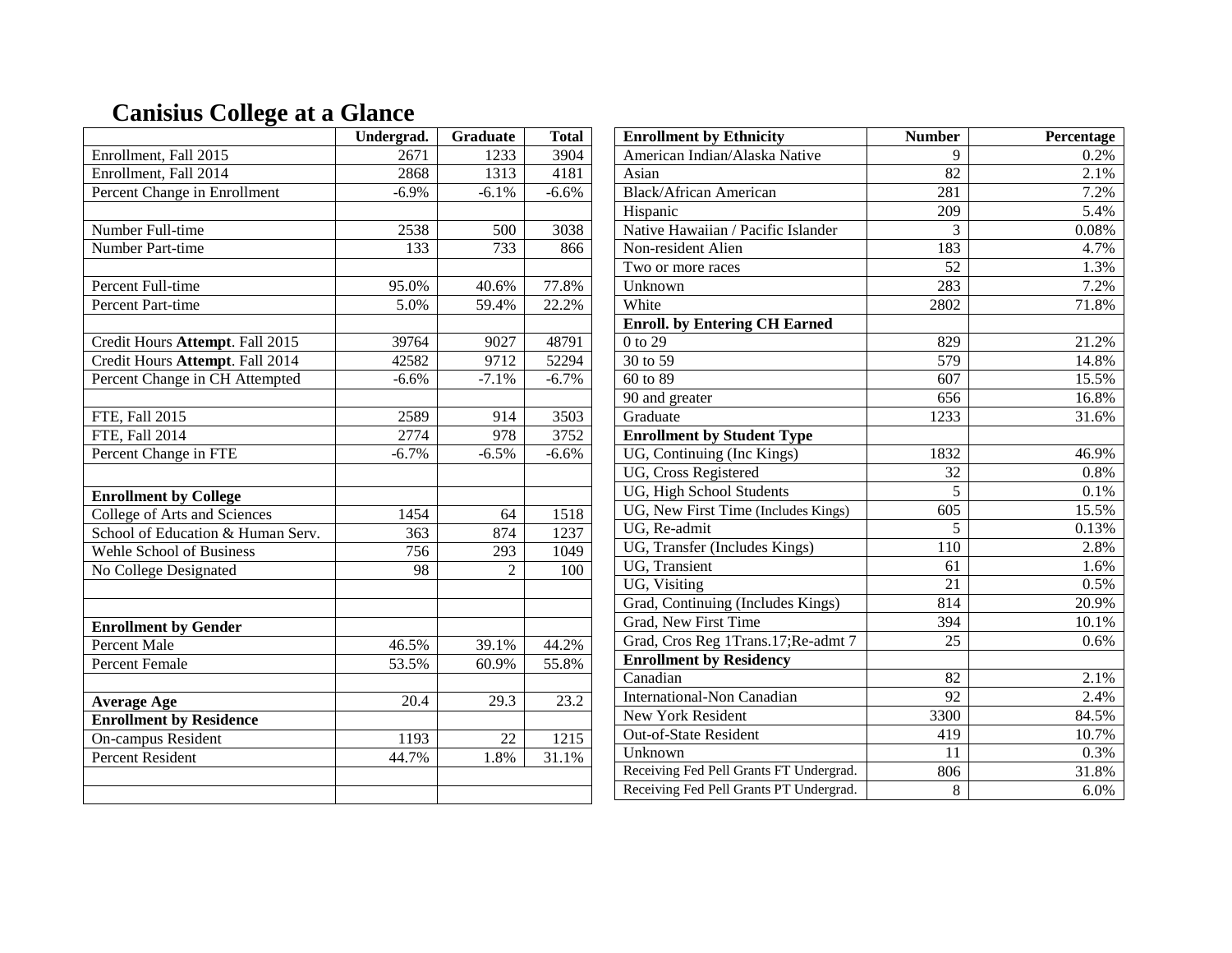### **ENROLLMENTS BY MAJOR**

#### \*Includes double counting COLLEGE OF ARTS & SCIENCES

### *Undergraduate Programs*

| Code                            | Major                                 | Coun            |
|---------------------------------|---------------------------------------|-----------------|
| <b>ABEC</b>                     | Animal Behavior                       | $\frac{1}{194}$ |
| <b>AHM</b>                      | <b>Art History</b>                    | 4               |
| <b>ANT</b>                      | Anthropology                          | 14              |
| <b>BCH</b>                      | Biochemistry                          | 46              |
| <b>BCHA</b>                     | <b>Biochemistry, ACS Certified</b>    | 4               |
| <b>BIF</b>                      | <b>Bioinformatics</b>                 | 13              |
| <b>BIO</b>                      | <b>Biology</b>                        | 245             |
| <b>CHM</b>                      | Chemistry                             | 15              |
| <b>CHM</b>                      | Chemistry, ACS Certified              | $\frac{3}{17}$  |
| CHM                             | Chemistry, Health Professions         |                 |
| CLSG                            | Classics, Greek                       | $\frac{2}{2}$   |
| CLS                             | Classics                              |                 |
| CLSL                            | Classics, Latin                       |                 |
| <b>COM</b>                      | <b>Communication Studies</b>          | 140             |
| CRJ                             | Criminal Justice                      | $\frac{97}{43}$ |
| <b>CRW</b>                      | <b>Creative Writing</b>               |                 |
| <u>CSC</u>                      | <b>Computer Science</b>               | 65              |
| <b>CSC1</b>                     | <b>Computer Science</b>               | 3               |
| CSCC                            | <b>Computer Science Certificate</b>   | $\overline{0}$  |
| <b>DMA</b>                      | Digital Media Arts                    | 76              |
| <b>EN22</b>                     | Pre-engineering $2+2$                 | $\overline{0}$  |
| <b>EN32</b>                     | Pre-engineering $3+2$                 | 3               |
| <b>ENG</b>                      | English                               | 69              |
| <b>ENGR</b>                     | Pre-Engineering                       | 10              |
| <b>ENV</b>                      | <b>Environmental Sciences</b>         | 18              |
| <b>EUR</b>                      | <b>European Studies</b>               | $\overline{7}$  |
| <b>EVST</b>                     | <b>Environmental Studies</b>          | 19              |
| <b>FRC</b>                      | French                                | 8               |
| GER                             | German                                | 15              |
| <b>HIS</b>                      | History                               | 39<br>44        |
| <b>INT</b><br><b>JRN</b>        | <b>International Relations</b>        |                 |
|                                 | Journalism                            | $\frac{23}{5}$  |
| LAS<br><b>MAT</b>               | Latin American Studies<br>Mathematics | 36              |
| <b>MATS</b>                     | Mathematics & Statistics              | 1               |
| <b>MLSC</b>                     | <b>Medical Laboratory Science</b>     | 15              |
| <b>MUS</b>                      | Music                                 | 3               |
| <b>MUSP</b>                     | Music Performance                     |                 |
| PHI                             | Philosophy                            | $\frac{4}{0}$   |
| PHIH                            | Philosophy, Hypatian Scholar          | 6               |
| PHII                            | Philosophy, Ignation Scholar          | 7               |
| PHY                             | Physics                               | 5               |
| <b>PSC</b>                      | <b>Political Science</b>              | 93              |
| $\overline{\operatorname{PSY}}$ | Psychology                            | 249             |
| RST                             | Religious Studies                     | 6               |
| SOC                             | Sociology                             | 42              |
| <b>SPA</b>                      | Spanish                               | 20              |
| SSA                             | Social Sciences (AA), Adult           | 0               |
| SSC                             | Social Sciences (BA), Adult           | 0               |
| <b>UND</b>                      | Undecided                             | 85              |
| <b>URS</b>                      | <b>Urban Studies</b>                  | 12              |
| WSTC                            | Women's Studies, Certificate          | 0               |

### *Graduate Programs*

| Code | Major                      | Count |
|------|----------------------------|-------|
| ANZ. | Anthrozoology              |       |
| ASN  | Arts & Sciences Non-       |       |
|      | Communication & Leadership |       |
|      |                            |       |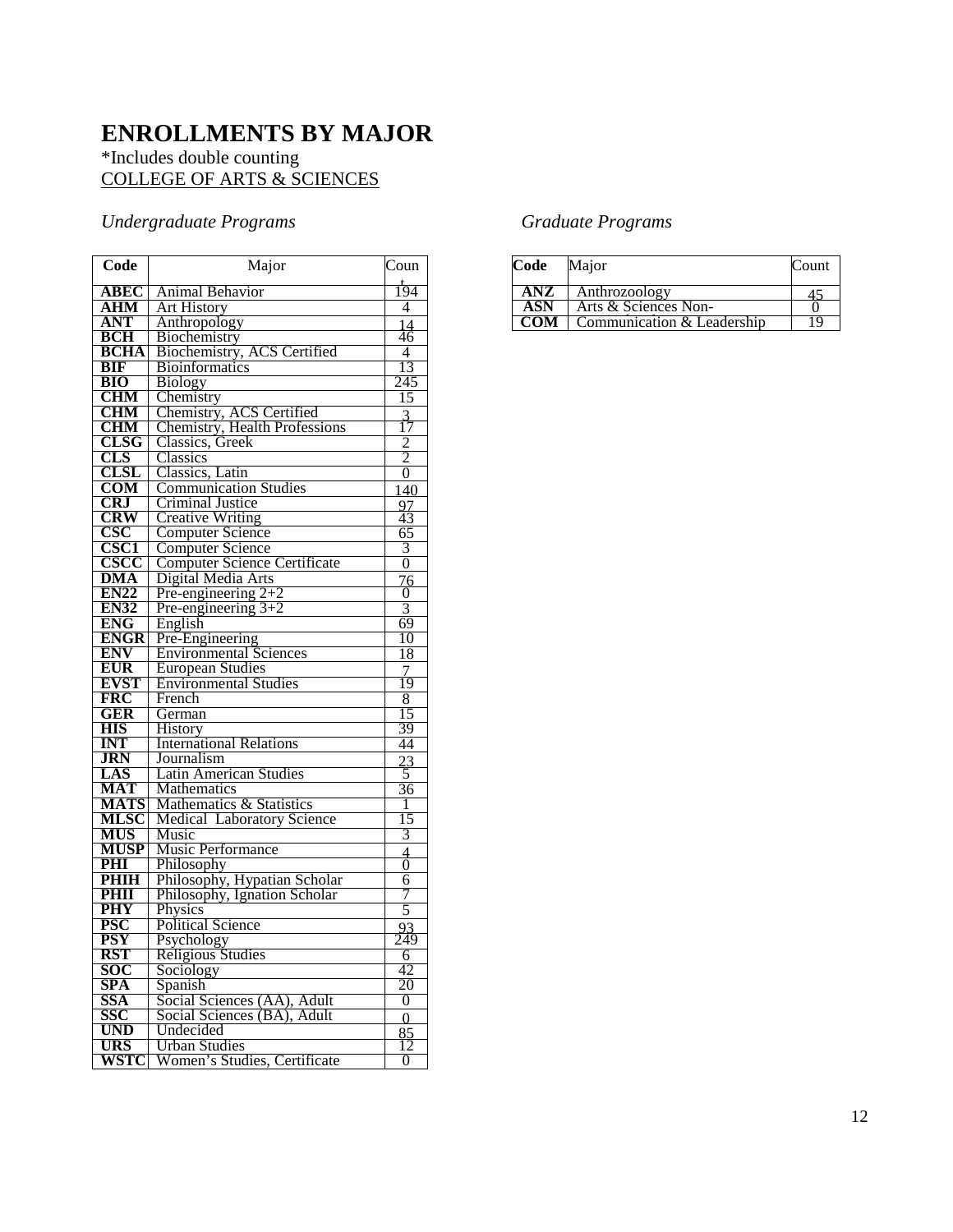### **ENROLLMENTS BY MAJOR**  \*Includes double counting SCHOOL OF EDUCATION & HUMAN SERVICES

### *Undergraduate Programs*

| Code             | Major                                   | Count           |
|------------------|-----------------------------------------|-----------------|
|                  |                                         |                 |
| ATM              | <b>Athletic Training</b>                | 39              |
| <b>ECCH</b>      | Early Childhood/Childhood Educ          |                 |
| <b>EDAD</b>      | <b>Adolescent Education</b>             | $\frac{22}{32}$ |
| <b>EDCH</b>      | Childhood Education                     | $\overline{6}$  |
| <b>EDEC</b>      | <b>Early Childhood Education</b>        |                 |
| ELG              | <b>Elementary Education</b>             | $\overline{0}$  |
| <b>HEW</b>       | Health & Wellness                       | 91              |
| <b>HUSR</b>      | <b>Human Services</b>                   | 16              |
| <b>INDI</b>      | Leadership/Comm Org Growth              | 1               |
| <b>PEHL</b>      | Physical/Health Education               | 25              |
| <b>PEM</b>       | <b>Physical Education</b>               |                 |
| <b>PESS</b>      | <b>Physical Education Sport Studies</b> | 3               |
| <b>PHED</b>      | Physical Education, Birth-12            | $\frac{2}{0}$   |
| PSI <sup>-</sup> | CC2CC - NCCC Radiologic                 |                 |
| PS5              | <b>CC2CC - GCC Respiratory Care</b>     | $\overline{0}$  |
| PS8              | <b>Professional Tech Studies</b>        |                 |
| PS9              | <b>Professional Tech Studies</b>        | $\overline{0}$  |
| <b>PS10</b>      | <b>Telecomm Technician</b>              | 0               |
| <b>PS11</b>      | <b>Professional Technical Studie</b>    | 0               |
| <b>PS14</b>      | <b>Professional Technical Studies</b>   | 1               |
| <b>PS15</b>      | <b>Professional Technical Studies</b>   |                 |
| <b>SPE1</b>      | Special Education, Grades 1-6           | 41              |
| <b>SPEB</b>      | Special Education, Birth-2              | 1               |
| SPMT             | <b>Sport Management</b>                 | 79              |
| UND              | Undecided                               | ∩               |

### *Graduate Programs*

| Code                    | Major                                                                 | Count               |
|-------------------------|-----------------------------------------------------------------------|---------------------|
| AUE                     | <b>Adolescence Education</b>                                          | 6                   |
| <b>AUE1</b>             | <b>Adolescence Urban Education</b>                                    | 0                   |
| AUE3                    | Adolescence Urban Ed TESOL                                            | 0                   |
| <b>AUE4</b>             | <b>Adolescence Urban Bilingual Ed</b>                                 | 0                   |
| <b>CLMH</b>             | <b>Clinical Mental Health Couns</b>                                   | 84                  |
| CMHC                    | <b>Community Mental Health</b>                                        | 1                   |
| $\overline{\text{CSH}}$ | Community & School Health                                             | 24                  |
| <b>CSP</b>              | <b>College Student Personnel</b>                                      | 46                  |
| <b>CUA1</b>             | Childhood Urban Ed                                                    | $\overline{0}$      |
| <b>CUA2</b>             | Childhood Urban Sp Ed                                                 | 0                   |
| <b>CUA3</b>             | Childhood Ed TESOL                                                    | 0                   |
| <b>CUA4</b>             | Childhood Urban Bilingual Ed                                          | $\overline{0}$      |
| <b>CUE</b>              | Childhood Education                                                   | 15                  |
| ECU                     | Early Childhood Educationm,                                           | 6                   |
| <b>EDA</b>              | School Admin Supervision                                              | 8                   |
| <b>EDAD</b>             | <b>Adolescent Education</b>                                           | 8                   |
| <b>EDAO</b>             | Educational Admin, On-line                                            | 30                  |
| <b>EDBM</b><br>EDC      | Business & Marketing Education                                        | 1                   |
| <b>EDCH</b>             | Counseling & Human Services<br><b>Childhood Education</b>             | 1                   |
| <b>EDD</b>              |                                                                       | $\overline{17}$     |
| EDD <sub>1</sub>        | Deaf Education<br>Deaf Education Grades $1 - 6$                       | 9<br>4              |
| EDD7                    | Deaf Education Grades 7 - 12                                          | $\overline{0}$      |
| <b>EDDI</b>             | Differentiated Instruction                                            | 27                  |
| <b>EDG</b>              | <b>General Education</b>                                              | 1                   |
| <b>EDN</b>              | General Education, Non-                                               | 9                   |
| <b>EDS</b>              | <b>Teacher Education</b>                                              | 0                   |
| <b>EDT</b>              | <b>Education Technologies,</b>                                        | 23                  |
| EDTL2                   | Education Technologies &                                              | 4                   |
| <b>EDTL</b>             | Teacher Leader Certificate                                            | $\overline{0}$      |
| <b>GEEX</b>             | <b>Gifted Education Extension</b>                                     | $\overline{0}$      |
| <b>HHP</b>              | Health & Human Performance                                            | 28                  |
| HІТ                     | <b>Health Information Technology</b>                                  | 11                  |
| LTCY                    | Literacy                                                              | 15                  |
| <b>MCXT</b>             | Middle Childhood Extension                                            | 0                   |
| <b>MSA</b>              | <b>Sport Administration</b>                                           | 51                  |
| <b>NDEG</b>             | Non-Degree (OPS)                                                      | 1                   |
| NTC1                    | <b>Applied Nutriton Cert, Track</b>                                   | $\overline{0}$      |
| <b>NTR</b><br>NTR1      | <b>Applied Nutrition</b>                                              | 22                  |
| NTR <sub>2</sub>        | <b>Applied Nutrition, Track 1(OPS)</b>                                | 0<br>$\overline{0}$ |
| <b>ONBS</b>             | <b>Applied Nutrition, Track 2(OPS)</b><br><b>Bilingual Special Ed</b> | 3                   |
| <b>ONES</b>             | <b>TESOL</b>                                                          | 1                   |
| <b>ONLT</b>             | Literacy, On-line                                                     | 61                  |
| <b>ONPE</b>             | Physical Education, On-line                                           | 44                  |
| <b>ONSA</b>             | Sport Administration, On-line                                         | 52                  |
| <b>ONSB</b>             | School Building Leadership, On-                                       | 83                  |
| <b>ONSD</b>             | School District Leadership, On-                                       | 77                  |
| ONTS                    | <b>TESOL Special Education</b>                                        | 39                  |
| <b>OSBD</b>             | School Building/District Leader,                                      | 0                   |
| <b>OTT</b>              | Online Teaching & Training                                            | 6                   |
| PEM                     | <b>Physical Education</b>                                             | 0                   |
| SBL                     | School Building Leadership                                            | 33                  |
| SDL                     | School District Leadership                                            | 2                   |
| SPE                     | <b>Special Education</b>                                              | 6                   |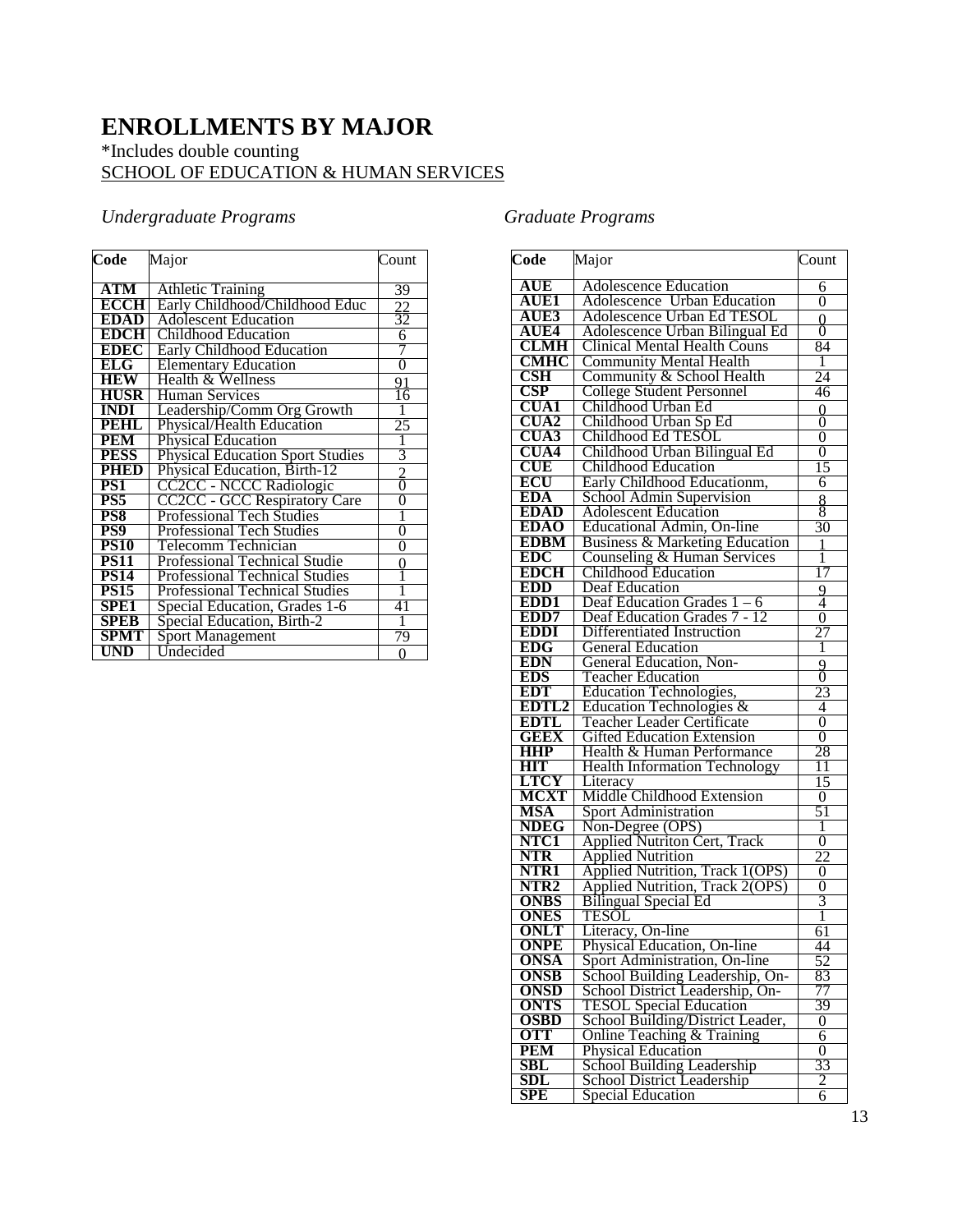| Code        | Major                           | Count |
|-------------|---------------------------------|-------|
| SPE1        | Special Ed/Childhood Ed, Grades |       |
| SPE7        | Special Education, Adolescent   |       |
| <b>SPEA</b> | Special Education, Advanced     |       |
| SPM1        | Special Education, Childhood    |       |
| SPM7        | Special Education, Adolescence  |       |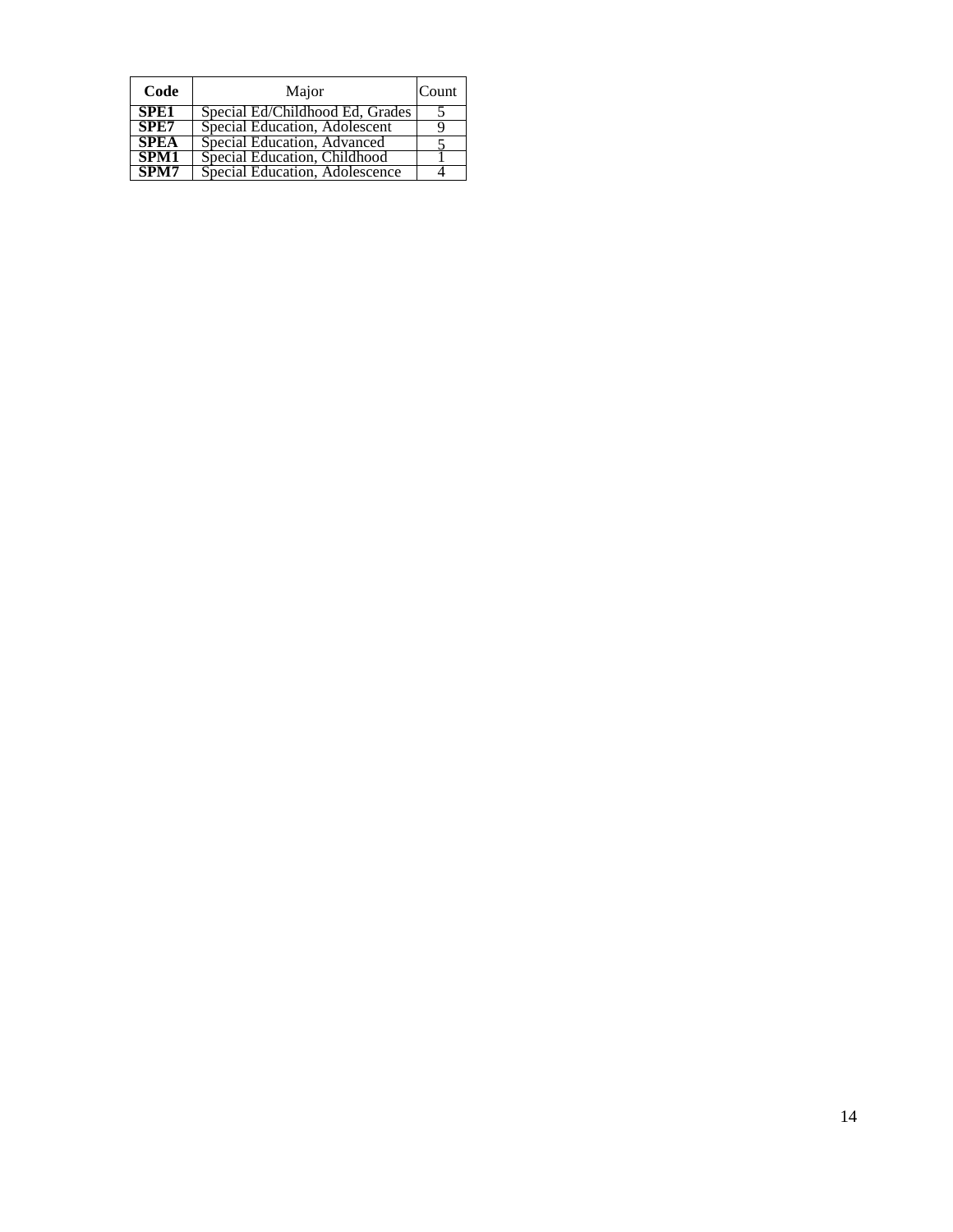### **ENROLLMENTS BY MAJOR Cont'd**

\*Includes double counting

### WEHLE SCHOOL OF BUSINESS

### *Undergraduate Programs*

| Code        | Major                                 | Count           |
|-------------|---------------------------------------|-----------------|
| ACC         | Accounting                            | 180             |
| <b>ACC1</b> | Accounting                            | $\overline{33}$ |
| ACC2        | <b>Professional Accounting</b>        |                 |
| <b>AIS</b>  | <b>Accounting Information Systems</b> | $\frac{3}{58}$  |
| ECO         | Economics                             | 75              |
| <b>ECON</b> | Economics                             |                 |
| ENT         | Entrepreneurship                      | $\frac{25}{35}$ |
| <b>FIN</b>  | Finance                               | 196             |
| <b>IBUS</b> | <b>International Business</b>         | 60              |
| MGT         | Management                            |                 |
| <b>MIS</b>  | <b>Information Systems</b>            | 23              |
| <b>MKT</b>  | Marketing                             | 145             |
| <b>UNBU</b> | <b>Undeclared Business</b>            | 10              |
| UND         | Undecided                             | 16              |

#### *Graduate Programs*

| Code        | Major                         | Count |
|-------------|-------------------------------|-------|
| <b>BUNM</b> | Business, Non-matriculated    |       |
| <b>INTB</b> | <b>International Business</b> |       |
| <b>MBA</b>  | MBA, Part-Time Program        | 182   |
| MBA3        | Bachelors/MBA 3+2             |       |
| <b>MBAA</b> | MBA, Accounting 150 Hour      | 21    |
| <b>MBAO</b> | MBA, One Year Program         | 25    |
| <b>MBAP</b> | MBA, Professional Accounting  |       |
| MFA         | Forensic Accounting           |       |

### OTHER INFORMATION

### *Undergraduate Programs*

| Code         | Major                | Count |
|--------------|----------------------|-------|
| <b>AUDIT</b> | Auditing             |       |
| <b>NDEG</b>  | Non-degree           |       |
|              | Double Majors        | 538   |
|              | <b>Triple Majors</b> | 26    |
|              | Quadruple Majors     |       |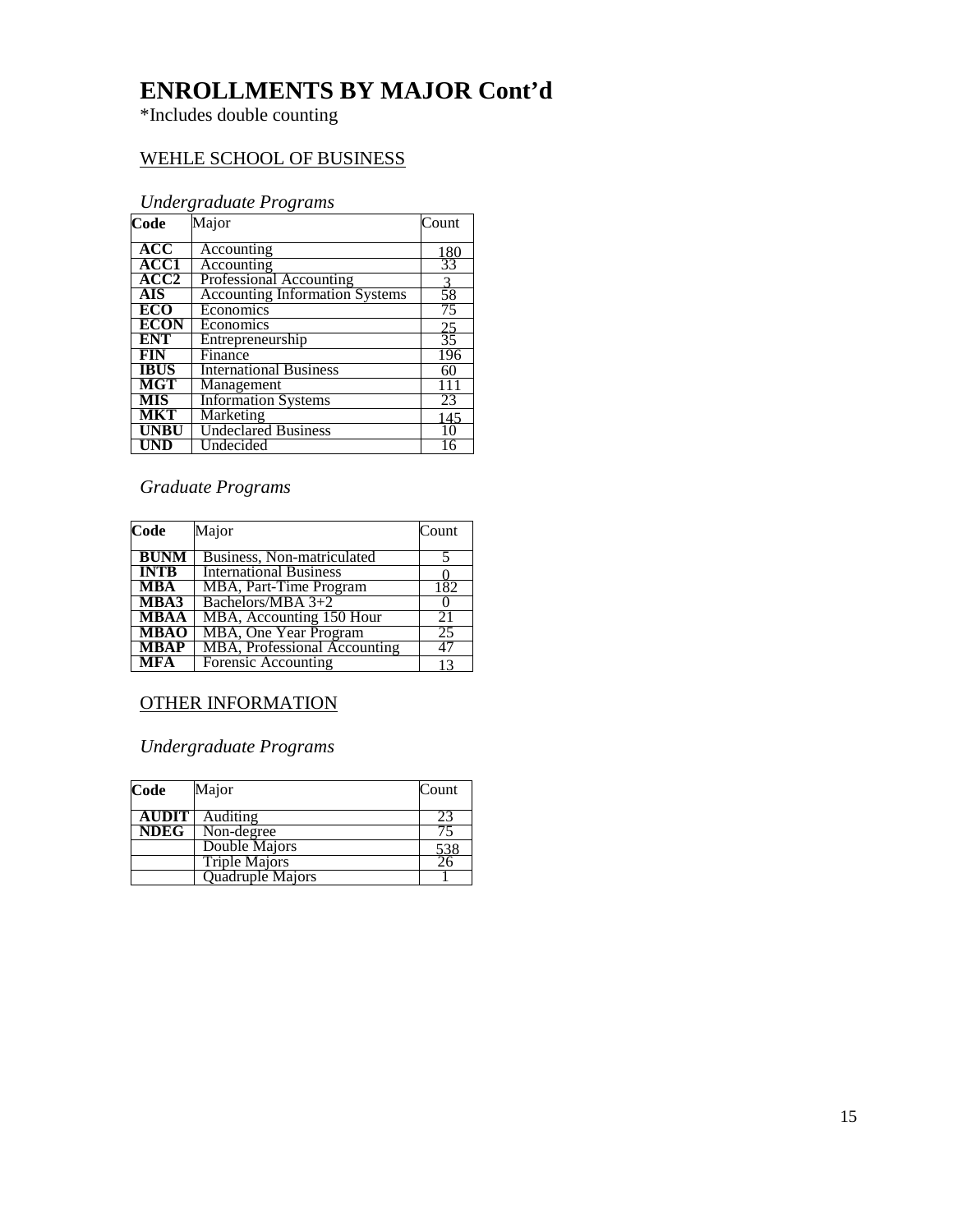## **CREDIT HOURS BY DEPARTMENT AND SCHOOL**

### Fall 2015 Credit Hours

| <b>Department</b>                           | <b>Undergrad</b> | Graduate | <b>Total</b> | $%$ of<br><b>School</b> | $%$ of<br>College |
|---------------------------------------------|------------------|----------|--------------|-------------------------|-------------------|
| <b>Animal Behavior Ecology Conservation</b> | 776              | 279      | 1055         | 3.7%                    | 2.2%              |
| <b>Biology</b>                              | 2710             |          | 2710         | 9.4%                    | 5.6%              |
| Chemistry                                   | 1362             |          | 1362         | 4.7%                    | 2.8%              |
| Classics                                    | 576              |          | 576          | 2.0%                    | 1.2%              |
| <b>Communication Studies</b>                | 2433             | 153      | 2586         | 9.0%                    | 5.3%              |
| <b>Computer Science</b>                     | 634              |          | 634          | 2.2%                    | 1.3%              |
| English                                     | 2121             |          | 2121         | 7.4%                    | 4.4%              |
| Fine Arts                                   | 1186             |          | 1186         | 4.1%                    | 2.4%              |
| <b>First Year Seminar</b>                   | 1446             |          | 1446         | 5.0%                    | 3.0%              |
| <b>History</b>                              | 1791             |          | 1791         | 6.2%                    | 3.7%              |
| Mathematics & Statistics                    | 2346             |          | 2346         | 8.1%                    | 4.8%              |
| <b>Military Science</b>                     | 303              |          | 303          | 1.1%                    | 0.6%              |
| Modern Languages                            | 786              |          | 786          | 2.7%                    | 1.6%              |
| Philosophy                                  | 2367             |          | 2367         | 8.2%                    | 4.9%              |
| Physics                                     | 570              |          | 570          | 2.0%                    | 1.2%              |
| Political Science                           | 885              |          | 885          | 3.1%                    | 1.8%              |
| Psychology                                  | 1967             |          | 1967         | 6.8%                    | 4.1%              |
| Religious Studies & Theology                | 2050             |          | 2050         | 7.1%                    | 4.2%              |
| Soc Anthro Crim Justice                     | 1750             |          | 1750         | 6.1%                    | 3.6%              |
| Undeclared                                  | 336              |          | 336          | 1.2%                    | 0.7%              |
| <b>Arts &amp; Sciences</b>                  | <u>28395</u>     | 432      | 28827        |                         | 59.5%             |

| <b>Department</b>                     | Undergrad. | <b>Graduate</b> | <b>Total</b> | $%$ of<br>School | $%$ of<br><b>College</b> |
|---------------------------------------|------------|-----------------|--------------|------------------|--------------------------|
| Counseling & Human Services           |            | 1062            | 1062         | 11.7%            | 2.2%                     |
| Teacher Education (1)                 | 1299       | 522             | 1821         | 20.0%            | 3.8%                     |
| Graduate Education & Leadership       |            | 2451            | 2451         | 27.0%            | 5.1%                     |
| Kinesiology                           | 1794       | 1309            | 3103         | 34.1%            | 6.4%                     |
| Office of Professional Studies (2)    |            | 655             | 655          | $7.2\%$          | 1.4%                     |
| <b>Education &amp; Human Services</b> | 3093       | 5999            | 9092         |                  | 18.8%                    |

| <b>Department</b>                 | Undergrad | <b>Graduate</b> | <b>Total</b> | $%$ of<br><b>School</b> | $%$ of<br><b>College</b> |
|-----------------------------------|-----------|-----------------|--------------|-------------------------|--------------------------|
| Accounting                        | 1371      | 1118            | 2489         | 24.3%                   | 5.1%                     |
| Economics & Finance               | 2801      | 596             | 3397         | 33.2%                   | 7.0%                     |
| <b>Graduate Business Programs</b> |           |                 |              | 0.0%                    | 0.0%                     |
| Management                        | 1761      | 666             | 2427         | 23.7%                   | 5.0%                     |
| Marketing & Information Systems   | 1481      | 444             | 1925         | 18.8%                   | 4.0%                     |
| <b>Wehle School of Business</b>   | 7414      | 2825            | 10239        |                         | 21.1%                    |

| <b>Department</b>       | Undergrad | <b>Graduate</b> | <b>Total</b> | $%$ of<br>School | $%$ of<br>College |
|-------------------------|-----------|-----------------|--------------|------------------|-------------------|
| Immersion Courses Misc. | 260       |                 | 260          |                  | $0.5\%$           |
| <b>CANISIUS COLLEGE</b> | 39162     | 9256            | 48418        |                  |                   |

*(1)Starting in 2012 (201230) "Adolescence Ed". & "Education" are Combined in "TeacherEducation".*

*(2) Office of Professional Studies is a Department in Education & HumanServices.*

**Any gross total differences due to program rounding.**